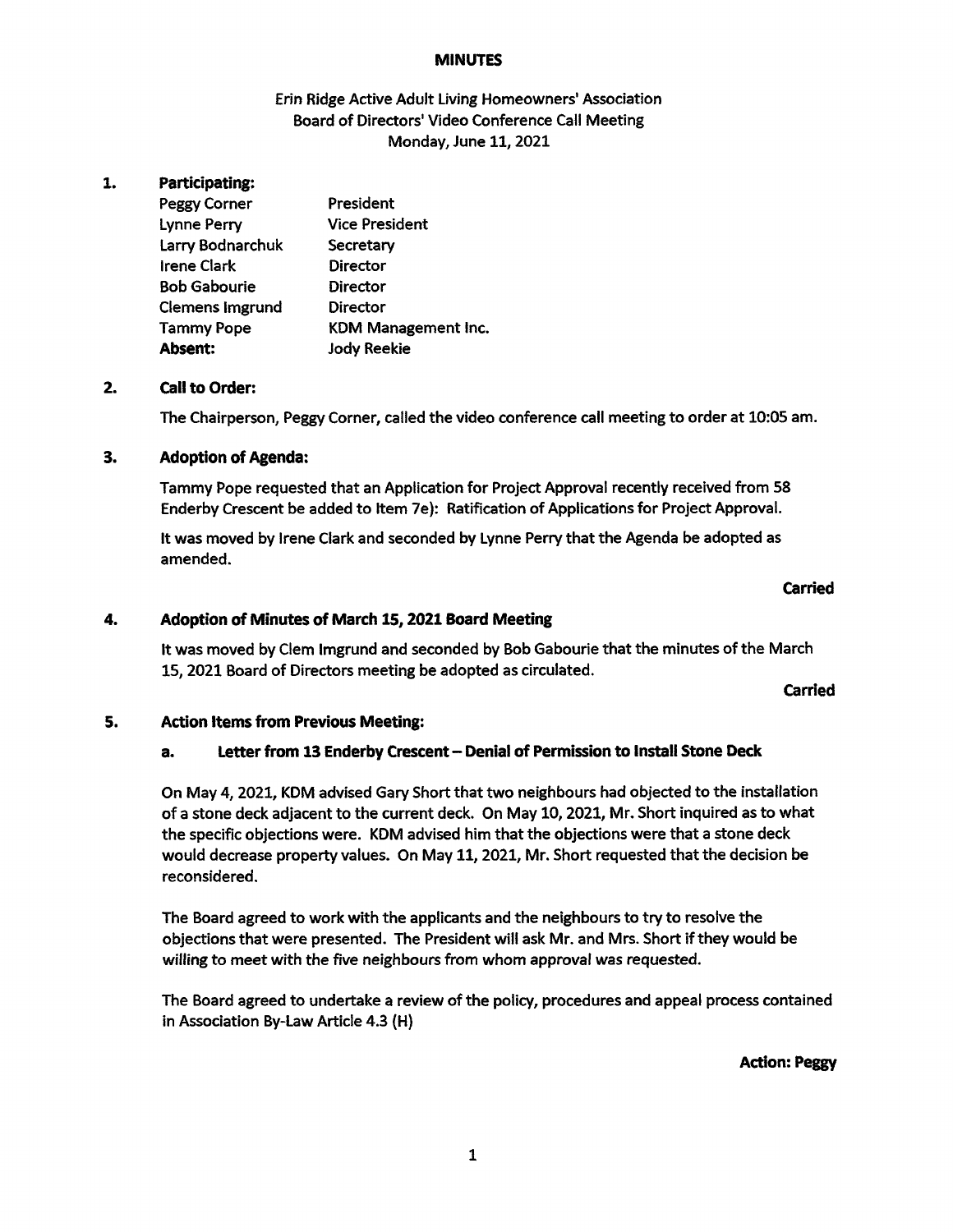#### 6. Financial Reports:

# a. Approval of Financial Statements for March, April and May 2021

it was moved by Lynne Perry and seconded by Bob Gabourie, that the Financial Statements for March, April and May 2021 be adopted as circulated.

#### 7. New Business:

# a. Ratification of Budget for 2021-2022

The 2021-2022 Budget had been reviewed and approved by the Board by email poll in May 2021. It was moved by Irene Clark and seconded by Clem Imgrund the approval of the 2021- 2022 Budget be ratified.

# b. Appointment of Auditor

It was moved by Irene Clark and seconded by Lynne Perry that Ray Corner be appointed as Chair of the Audit Committee with power to add, and to undertake the annual financial review.

# Carried Action: Peggy/KDM

Carried

Carried

#### Fence Committee Report c.

The Fence Committee Report dated April 8, 2021 is attached to these minutes as Schedule A. The Chair noted that, based on the Committees' recommendation, money was allocated in the 2021-22 Budget to trim branches growing into the wrought iron fence. When requested, the City of St. Albert had done the trimming, so the Association did not have to make that expenditure. It was moved by Irene Clark and seconded by Bob Gabourie that the Fence Committee Report be accepted as presented.

### Carried

# d. Homeowner Issues

The Chair noted that she had been advised that Myrna Howell would no longer be looking after the flowers and shrubs at the entrance sign by 68 Enderby Crescent. Bob Gabourie and Mike Sleczka volunteered to take over that responsibility.

After the April 23, 2019 Board meeting, letters were sent to 36 Edward Way, 38 Edward Way, 66 Enderby Crescent, and 68 Enderby Crescent asking owners to repaint their garage door with the compliant colour. As two years have passed with no action, it was agreed KDM would send reminder letters to those four owners asking that they repaint their garage doors as soon as possible.

Action: KDM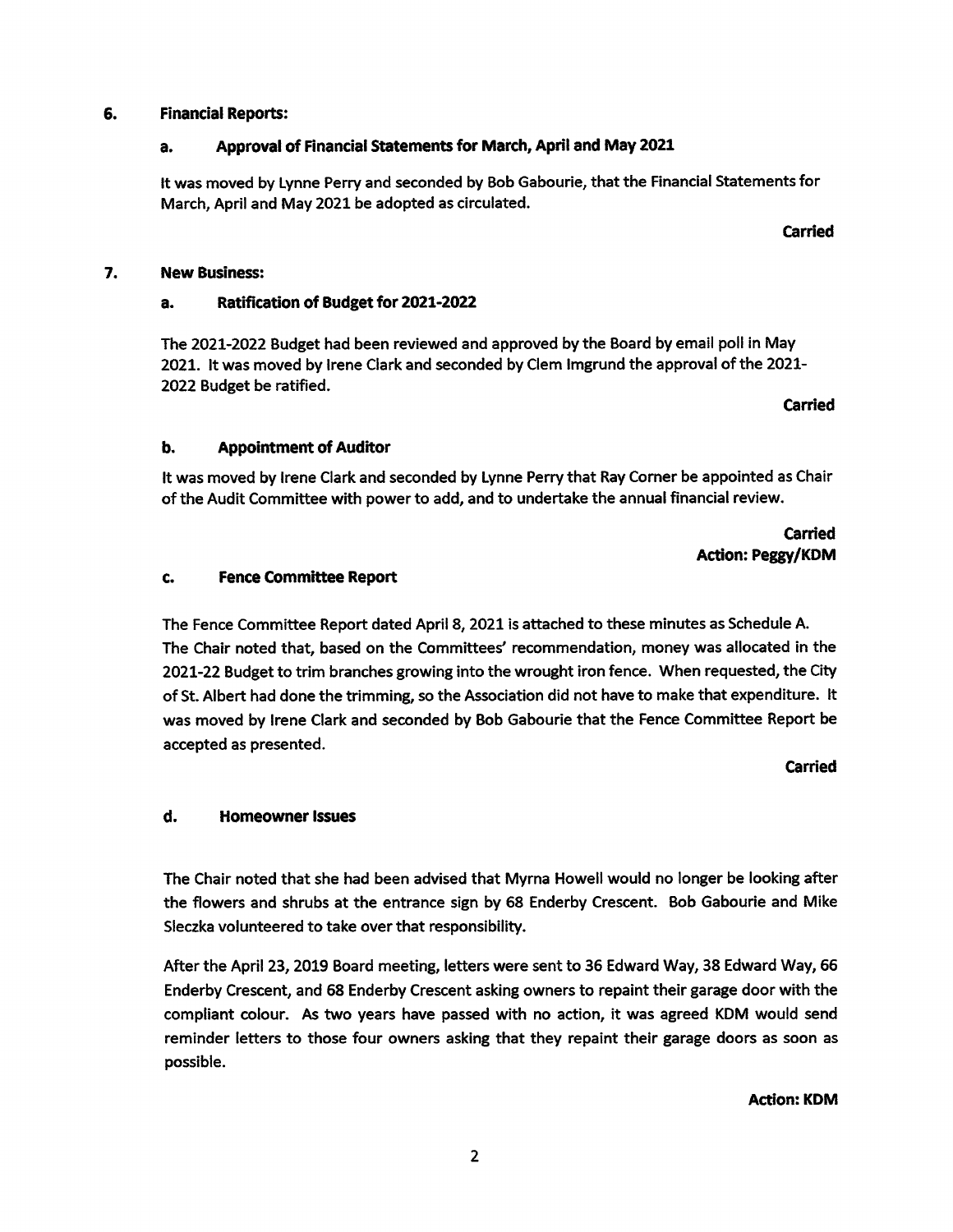# e. Ratification of Applications for Project Approval

it was moved by Clem Imgrund and seconded by Larry Bodnarchuk that the approval of the Applications for Project Approval be ratified for the following projects:

- 52 Enderby Crescent replacement of garage door
- $\blacksquare$ 52 Enderby Crescent - replacement of deck
- $\blacksquare$  48 Edward Way replacement of deck and stairs
- **16 Enderby Crescent replacement of concrete driveway**
- $\blacksquare$ 39 Edward Way  $-$  removal and replacement of tree
- $= 24$  Enderby Crescent replacement of deck
- $\blacksquare$  17 Enderby Crescent addition of stairs to deck

# Carried

Tammy Pope presented the recently received APA from 58 Enderby Crescent. On review it was noted the application was for a screened sunroom. As more information was required before the Board could consider the request, it was agreed discussion would be deferred to the next meeting.

KDM was asked to provide 48 Edward Way with the official approval letter for their APA request and to check on the status of the APA for tree removal and replacement from 43 Edward Way.

### Action: KDM

# f. Review of Do-All Lawn Maintenance Performance

KDM was requested to authorize Do-All to arrange for an application offertilizer and weed control to lawns.

### Action: KDM

The following deficiencies were identified and KDM was asked to forward the list to Do-All:

- \* Areas of grass were missed in the June 1 mowing
- **E** Downspouts were ripped off rather than being lifted, damaging screws
- **\*** Weeds in sidewalk cracks need treating
- **E** Crews are blowing grass onto the street.

### Action: KDM

# g. Discussion of Possible Future Requests for Exterior Changes

in the future, homeowners may wish to repair or update the exterior of their home and find that original building materials are no longer available. The Board could also receive requests for the installation of solar panels or solar shingles. It was agreed that this topic should be placed on future agenda for discussion.

### Action: Peggy